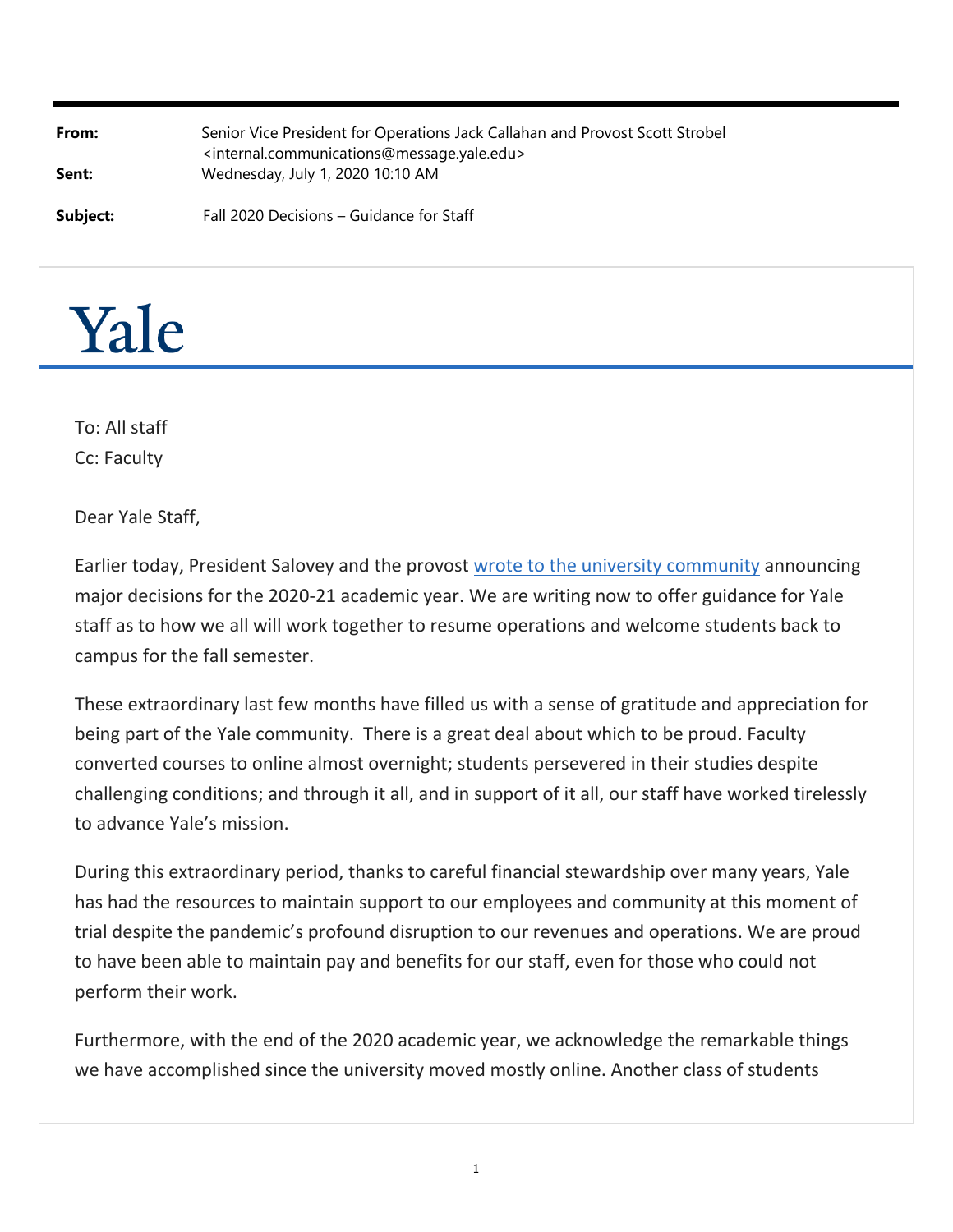graduated. The virus is in decline across Connecticut in part due to the ongoing efforts of our medical staff, new insights from our scientists and scholars, and community adherence to public health guidelines. On-site research is ramping back up, and plans are now in place to welcome students back to campus.

Despite all our progress, we cannot continue to operate as we have for the past four months. Rather, we need to work together in a new way, one that integrates public health protocols into all roles performed on campus, continues work from home whenever possible, and reassigns staff to high priority work if their current role cannot be performed. This approach is essential to maintaining the community's health and safety while fulfilling our role in the university's mission. It will continue to be hard work, but we know that with your dedication Yale will rise to the occasion.

## **Expansion of Staff Working on Campus**

Since June 1, over 2,000 faculty and staff encompassing research, library and support staff have resumed their work on campus.

With the return of students and the continued expansion of on-site research, we will ask additional staff to return to campus while maintaining strict health precautions. Department leaders are developing plans to determine which work functions must be conducted on campus and which ones can continue to be done at home. If you are working from home now, you should continue to do so unless asked by your manager to return to campus. If asked to return, you will receive at least seven days' notice prior to return to campus. We are grateful that the return of many students to campus will allow us to have work for most of our staff. Staff with assignments, working from home or on campus, will continue to be paid.

We recognize that some employees do not have assignments that can be completed at home due to the nature of their work. Due to this unprecedented public health crisis, the university wanted to support all staff with ongoing pay and benefits regardless of their ability to work from home. Going forward, an employee must be able to work and willing to take a temporary or new permanent reassignment to continue to be paid.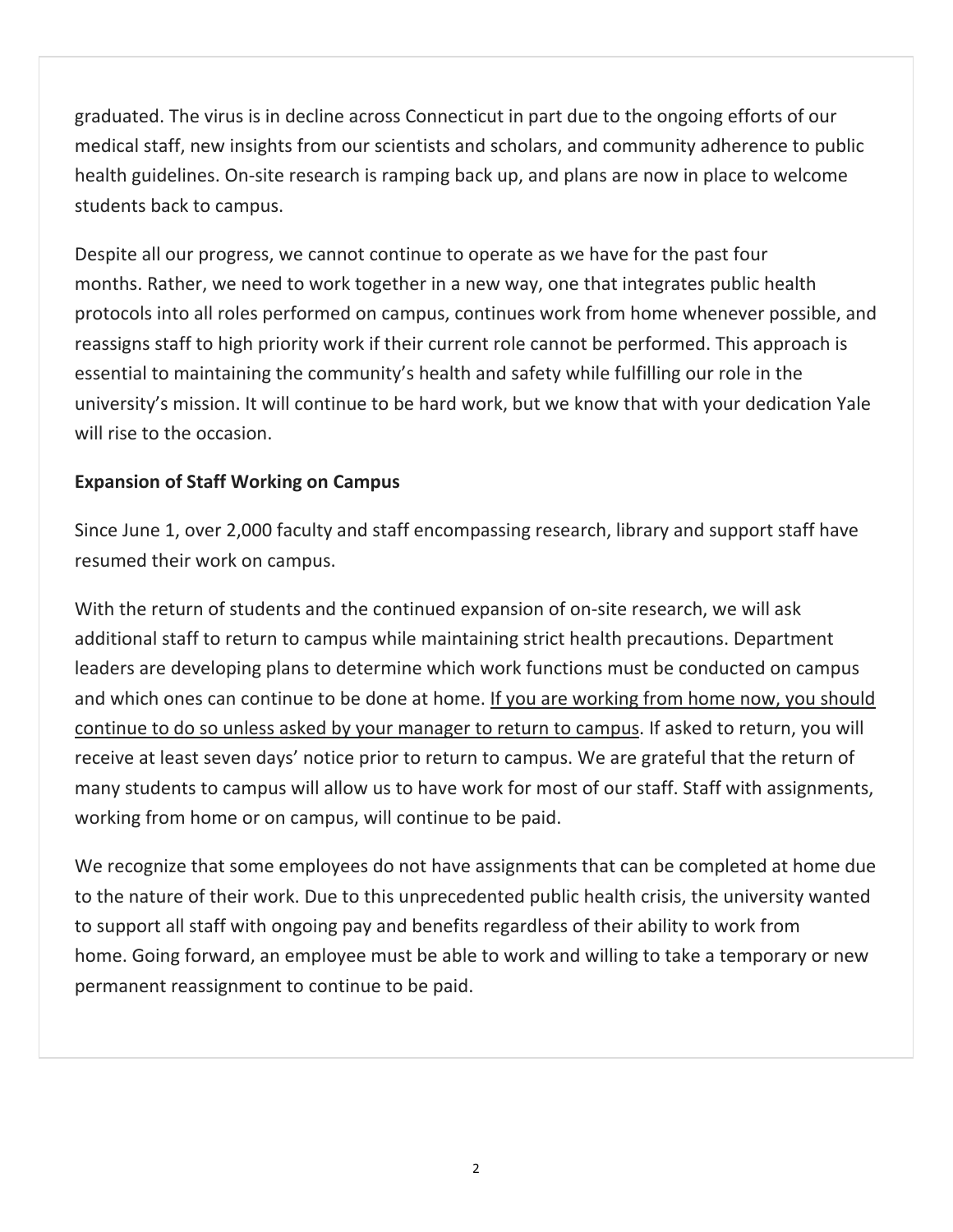Therefore, our goal is to seek alternative work assignments to continue to pay staff for their contributions to the university. If you do not have an assignment, your manager will work with you on reassignment options as follows:

- As a first preference, your manager will work with you for reassignment within your department;
- If reassignment within your own department is not possible, your manager and Human Resources will work with you to identify a reassignment opportunity elsewhere at Yale.

The university and unions are engaged in discussions to achieve new agreements, including how staff may be deployed. For bargaining unit staff, assignments and rules for accepting assignments will be consistent with the current contract or new agreements that may be reached with the unions.

You will continue to be paid even if you are unassigned provided you have not turned down a reassignment. If you decline a reassignment, you may use vacation time, choose to go on unpaid leave, or consider electing one of the voluntary program options that remain available, such as summer or reduced hours. More information about leave and the voluntary programs is available on the [COVID‐19 Workplace Guidance](http://click.message.yale.edu/?qs=7a649f9ed3d2305d51439278d0ab38ddc6b01e38271c7e80b64a2d36a10bc058e61a3f77875bb341cbe30a02435457aad4370c28271d4365) website.

#### **Options for Vulnerable Staff**

Current state guidance recommends that people over 65 as well as those with underlying medical conditions should work from home. Any employee who meets these criteria and who wishes to work from home may seek approval to do so. Your manager will work with Human Resources to seek to find work that you can do at home.

## **Requirements for Staff Returning to Campus**

If you are asked to return to campus, you will receive detailed information about back to work safety protocols and training. We must all work together to protect ourselves and the community by wearing face coverings, maintaining social distancing, monitoring our health every day, and staying away from campus if symptomatic. Campus work areas will be modified, and some departments may choose to stagger shifts or adjust schedules to encourage social distancing.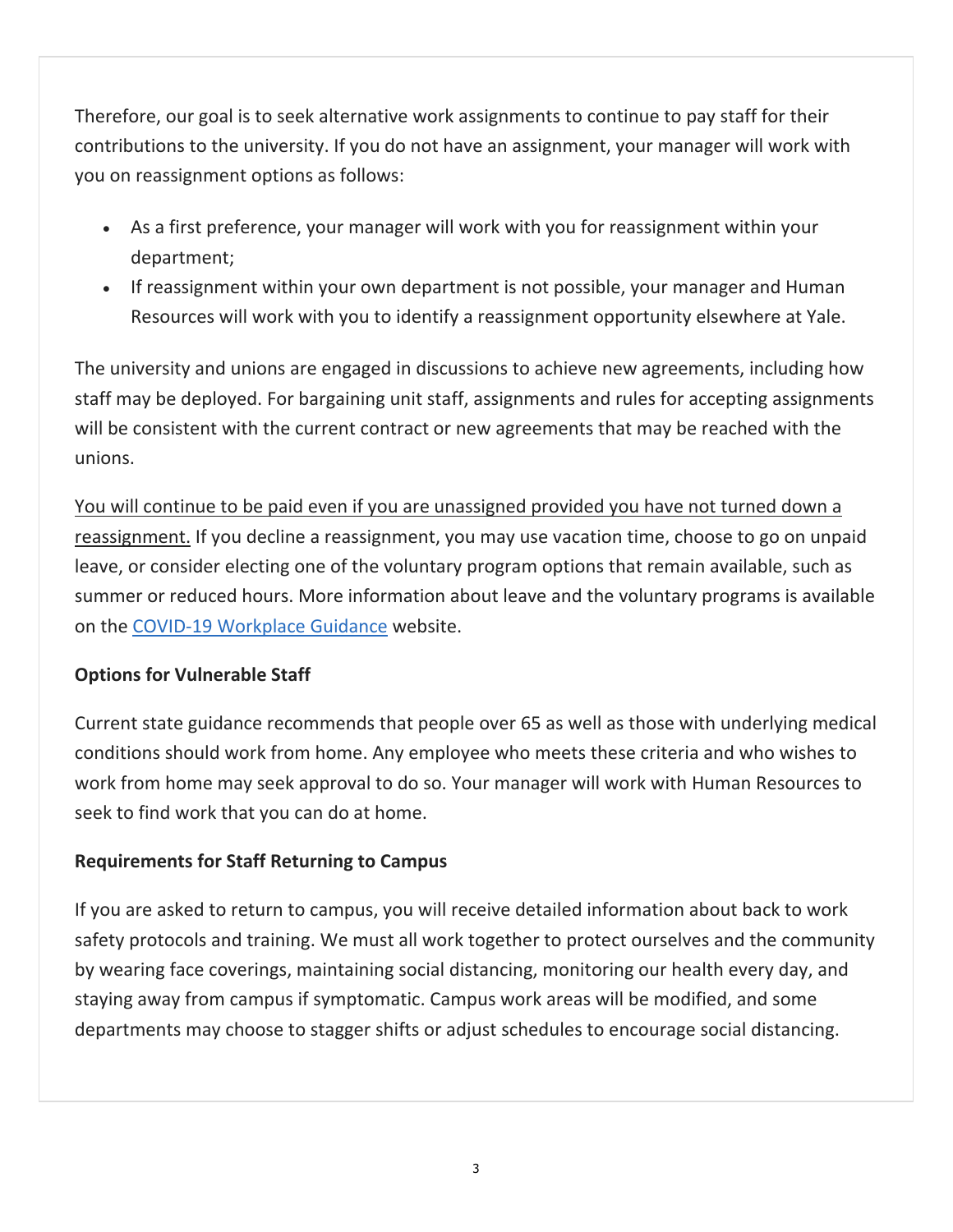Staff who return to campus in any capacity must complete the [COVID‐19 Return to Yale Campus](http://click.message.yale.edu/?qs=7a649f9ed3d2305d47ae86d3b9c5fe10966299a3ed8dc3222ee18ef2909f83054db0514aacb7808c52d7f46bc5e08025745e510597279377) training and follow the guidelines outlined in the [Guide to Returning to Yale](http://click.message.yale.edu/?qs=7a649f9ed3d2305d344c5f097022d32fe6f9784fe27a273be3c2739dcec0737675875e2f6a5b2f611511bf360dda1efe740e1fe994528adc). More details are available regarding the campus safety standards and guidelines for returning to campus on the [COVID‐19 website.](http://click.message.yale.edu/?qs=7a649f9ed3d2305d51439278d0ab38ddc6b01e38271c7e80b64a2d36a10bc058e61a3f77875bb341cbe30a02435457aad4370c28271d4365) For additional information please visit the [COVID‐19 Workplace Guidance](http://click.message.yale.edu/?qs=7a649f9ed3d2305d51439278d0ab38ddc6b01e38271c7e80b64a2d36a10bc058e61a3f77875bb341cbe30a02435457aad4370c28271d4365) website, which includes updated FAQs and topics of interest to staff.

### **Looking Ahead To 2021**

While we move down the path of reactivating campus, we will continue to assess the financial impact of the pandemic.

For the fiscal year 2021 that begins today, budgeted revenue is \$300 million lower than prior expectations. There are significant incremental COVID‐19 related costs for testing, contact tracing, personal protective equipment, and the reconfiguring and cleaning of facilities. Looking ahead, we remain concerned about the long‐term financial impact of the pandemic, particularly if the virus persists, or if the economic fallout negatively impacts the university finances beyond what is currently anticipated. We assure you that we will do everything we can to keep our community together and will make difficult changes only if necessary, and with great care and consideration.

We will provide a financial update to campus on the outlook for fiscal 2021 once the 2020 fiscal year is closed.

As President Salovey and the provost wrote to the community this morning, "Now more than ever, the world needs the very best from Yale. The Yale community rises to every challenging time with spirit and optimism, and we know this moment will be no different." Despite the demanding times in which we find ourselves today, together we will make Yale's 320th year a successful one.

Sincerely,

Jack Callahan, Jr. Senior Vice President for Operations

Scott Strobel Provost